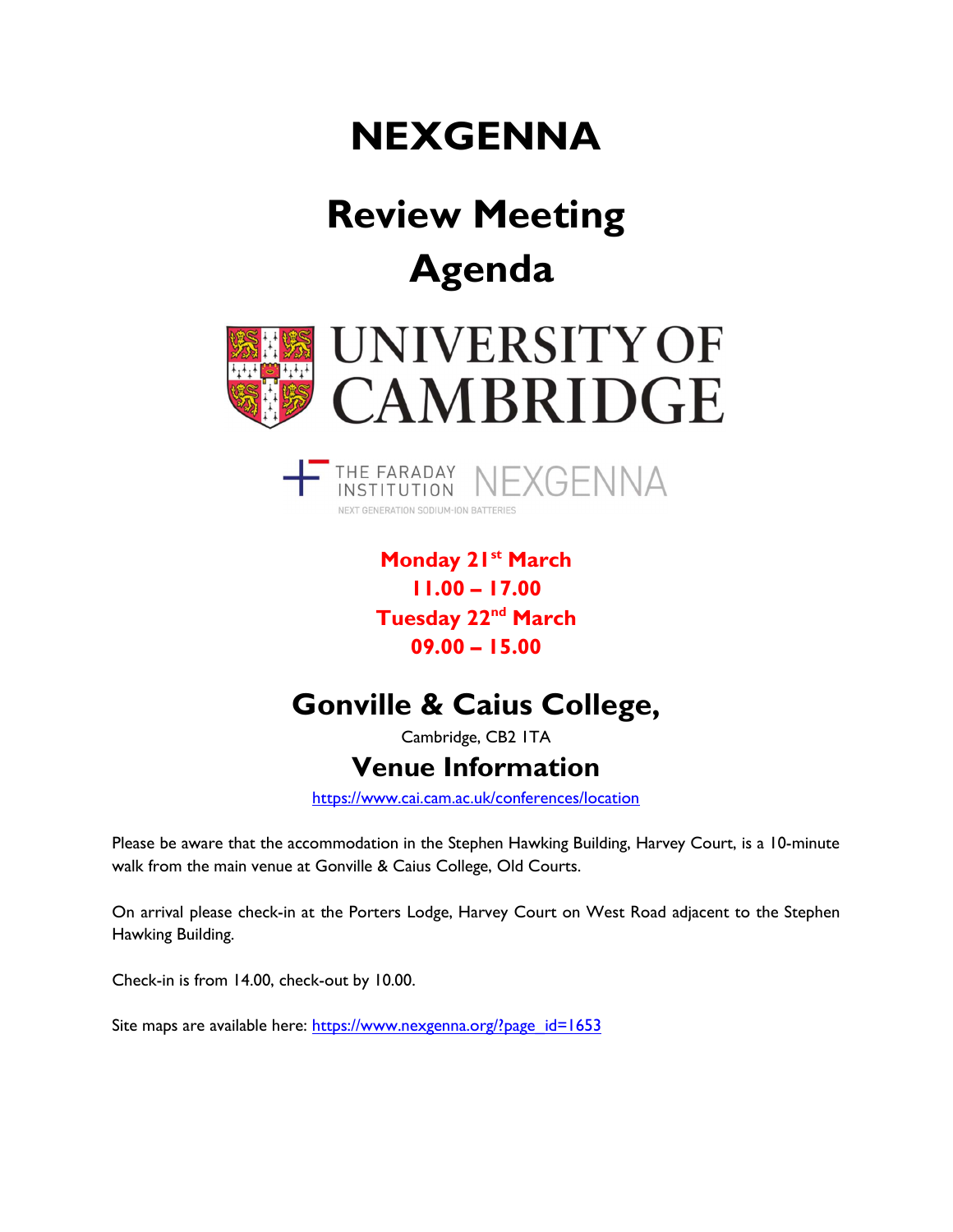### COVID Mitigation

#### In-person attendees should have had both vaccinations AND have completed a negative lateral flow test no more than 24 hours ahead of arrival.

You can obtain Lateral Flow tests free of charge from pharmacies or order them from: https://www.gov.uk/order-coronavirus-rapid-lateral-flow-tests

You should wear a mask while moving through Gonville & Caius College.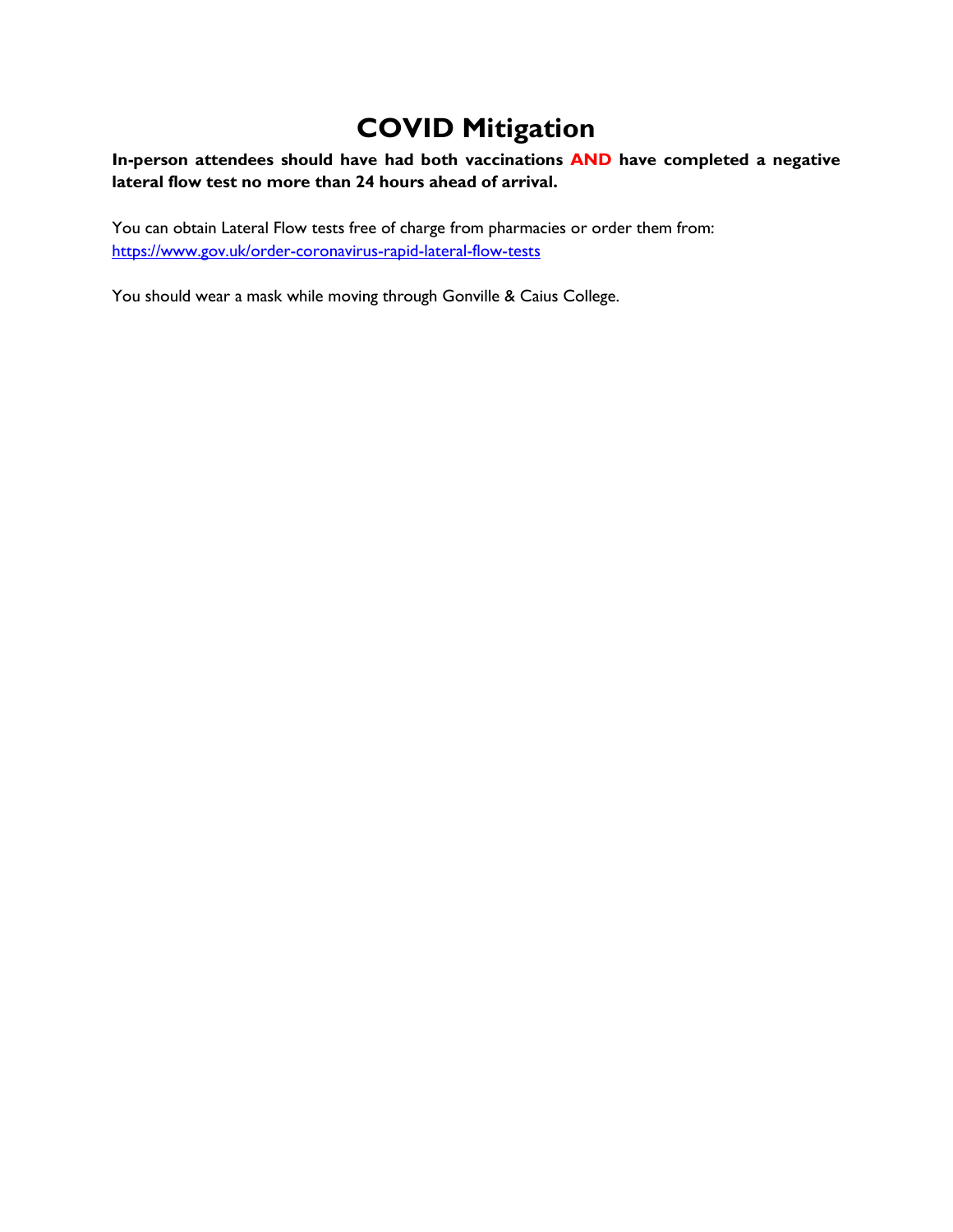## Day One PI Project Meeting

### Senior Parlour

15.30 PI Arrivals

- 16.00 PI Project Meeting
	- 1. What next? Preparation for the Expert Panel
	- 2. ACP School NTR
	- 3. A.o.B.
	- 4. Next Meeting
- 19.00 Dinner Fellow's Dining Room

## PDRA and PhD Day

#### Bateman Auditorium

| 10.30 | <b>Arrival</b>                                                                                       |
|-------|------------------------------------------------------------------------------------------------------|
| 11.00 | Flash talks on current work and challenges.                                                          |
| 12.30 | Lunch - The Long Room                                                                                |
| 13.30 | Continuation of flash talks/discussion                                                               |
| 14.30 | <b>Coffee Break</b>                                                                                  |
| 15.00 | External presentation - Robert (RSC) "Career advice and development<br>for early career researchers" |
| 16.30 | Social Activity – Punting! (The Mill Lane station)                                                   |
| 19.00 | <b>Dinner - Fellow's Dining Room</b>                                                                 |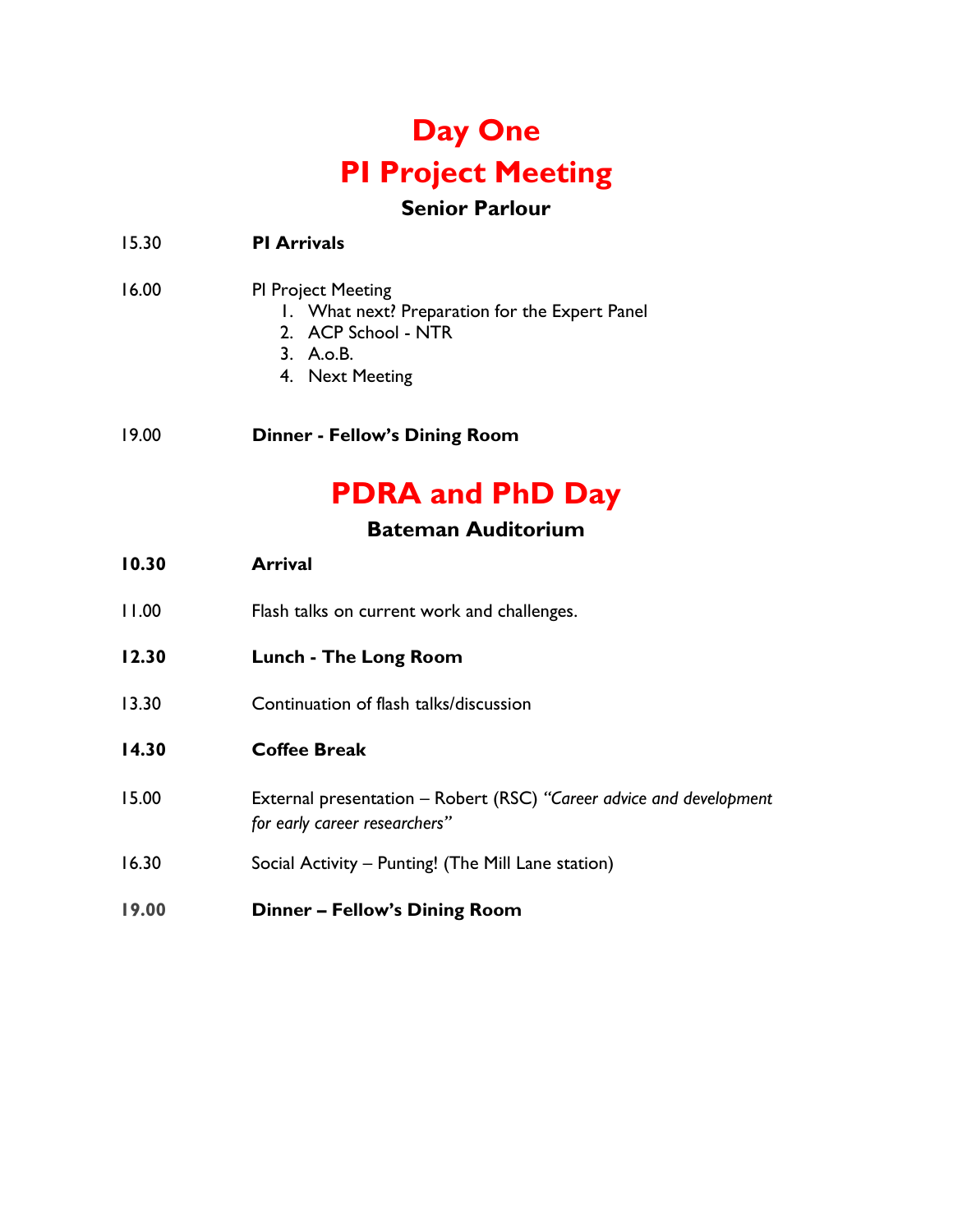## Day Two – Review Meeting

### Bateman Auditorium

| 08.30 | Coffee                                                                                                                                                                      |
|-------|-----------------------------------------------------------------------------------------------------------------------------------------------------------------------------|
| 08.45 | Welcome                                                                                                                                                                     |
|       | <b>Prof Dominic Wright</b>                                                                                                                                                  |
|       | Session I - Chair: Prof Dominic Wright                                                                                                                                      |
| 09.00 | Prof Robert Weatherup - Oxford University<br>Observing reactions at Electrode-Electrolyte Interfaces: Before, During, and<br>After                                          |
| 09.30 | Dr Avishek Dey - UCL<br>Characterizing electrode/electrolyte interfaces using X-ray photoelectron<br>spectroscopy.                                                          |
| 09.50 | Dr Svetlana Menkin - Cambridge University<br>Alternative sodium-ion electrolytes: interface stability and reversibility of<br>sodium cells                                  |
| 10.10 | <b>Refreshment Break</b>                                                                                                                                                    |
|       | Session 2 - Chair: Dr Darren Ould                                                                                                                                           |
| 11.00 | Jack Fitzpatrick - Lancaster University<br>Development of scanning electrochemical microscopy to study the dissolution<br>of the solid electrolyte interphase at NIB anodes |
| 11.20 | Dr Yong-Seok Choi - UCL<br>Maricite NaFeVO <sub>4</sub> and its potential as a new Na-ion cathodes: a DFT study                                                             |
| 11.40 | Dr Rhiannon Kennard - Sheffield University<br>Low-Temperature Processing of Na <sub>2</sub> Fe <sub>2</sub> F <sub>7</sub> Cathode                                          |